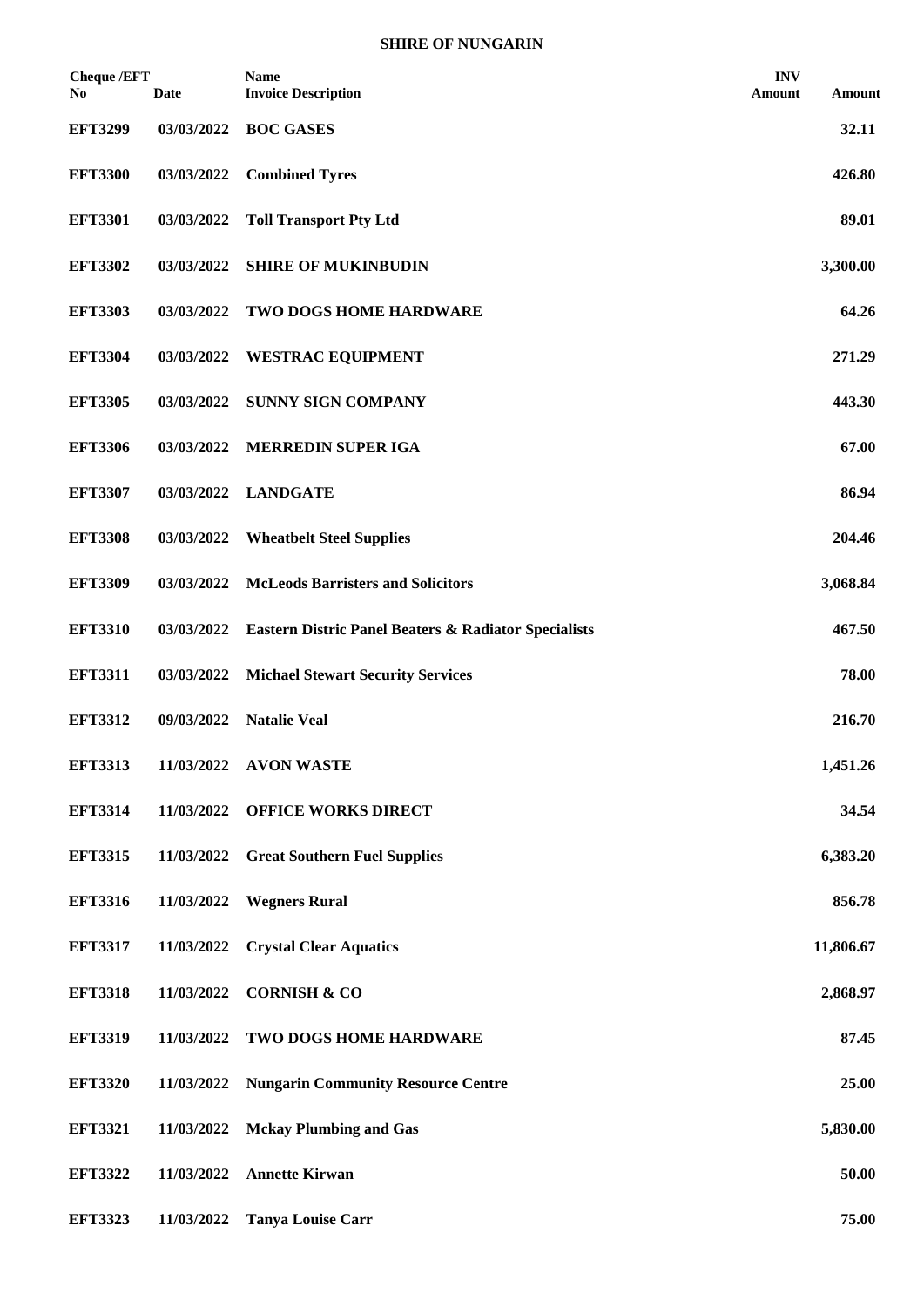| <b>Cheque /EFT</b><br>No.<br><b>EFT3323</b> | <b>Date</b><br>11/03/2022 | <b>Name</b><br><b>Invoice Description</b><br><b>Tanya Louise Carr</b> | <b>INV</b><br>Amount | Amount<br>75.00 |
|---------------------------------------------|---------------------------|-----------------------------------------------------------------------|----------------------|-----------------|
| <b>EFT3324</b>                              | 11/03/2022                | <b>HBP Services WA</b>                                                |                      | 1,008.60        |
| <b>EFT3325</b>                              | 11/03/2022                | PERFECT COMPUTER SOLUTIONS                                            |                      | 340.00          |
| <b>EFT3326</b>                              | 15/03/2022                | <b>OFFICE WORKS DIRECT</b>                                            |                      | 1,395.95        |
| <b>EFT3327</b>                              | 17/03/2022                | <b>Hersey's Safety</b>                                                |                      | 63.25           |
| <b>EFT3328</b>                              | 17/03/2022                | <b>WESTRAC EQUIPMENT</b>                                              |                      | 563.06          |
| <b>EFT3329</b>                              | 17/03/2022                | AIT SPECIALISTS PTY LTD                                               |                      | 49.28           |
| <b>EFT3330</b>                              | 17/03/2022                | <b>Northam Carpet Court</b>                                           |                      | 6,035.00        |
| <b>EFT3331</b>                              | 17/03/2022                | <b>Palm Plumbing</b>                                                  |                      | 747.52          |
| <b>EFT3332</b>                              | 17/03/2022                | <b>Wheatbelt Equipment</b>                                            |                      | 429.00          |
| <b>EFT3333</b>                              | 17/03/2022                | <b>Just Right Contracting</b>                                         |                      | 3,410.00        |
| <b>EFT3334</b>                              | 17/03/2022                | <b>Merredin and Districts Farm Improvement Control</b>                |                      | 501.00          |
| <b>EFT3335</b>                              | 28/03/2022                | <b>MERREDIN TOYOTA</b>                                                |                      | 34,198.08       |
| <b>EFT3336</b>                              | 28/03/2022                | The Treasurer Central Wheatbelt Football League                       |                      | 2,500.00        |
| <b>EFT3337</b>                              | 28/03/2022                | <b>Toll Transport Pty Ltd</b>                                         |                      | 59.70           |
| <b>EFT3338</b>                              | 28/03/2022                | <b>Darren Long Consulting</b>                                         |                      | 1,980.00        |
| <b>EFT3339</b>                              | 28/03/2022                | TWO DOGS HOME HARDWARE                                                |                      | 1,682.93        |
| <b>EFT3340</b>                              | 28/03/2022                | <b>RON BATEMAN &amp; CO</b>                                           |                      | 142.79          |
| <b>EFT3341</b>                              | 28/03/2022                | <b>Hersey's Safety</b>                                                |                      | 794.25          |
| <b>EFT3342</b>                              | 28/03/2022                | PERFECT COMPUTER SOLUTIONS                                            |                      | 212.50          |
| <b>EFT3343</b>                              | 28/03/2022                | <b>OFFICE WORKS DIRECT</b>                                            |                      | 613.25          |
| <b>EFT3344</b>                              | 28/03/2022                | <b>MERREDIN SUPER IGA</b>                                             |                      | 167.61          |
| <b>EFT3345</b>                              | 28/03/2022                | <b>McLeods Barristers and Solicitors</b>                              |                      | 1,384.65        |
| <b>EFT3346</b>                              | 28/03/2022                | <b>Wheatbelt Office &amp; Business Machines</b>                       |                      | 360.43          |
| <b>EFT3347</b>                              | 28/03/2022                | <b>Wheatbelt Refrigeration &amp; Air-Conditioning</b>                 |                      | 3,202.98        |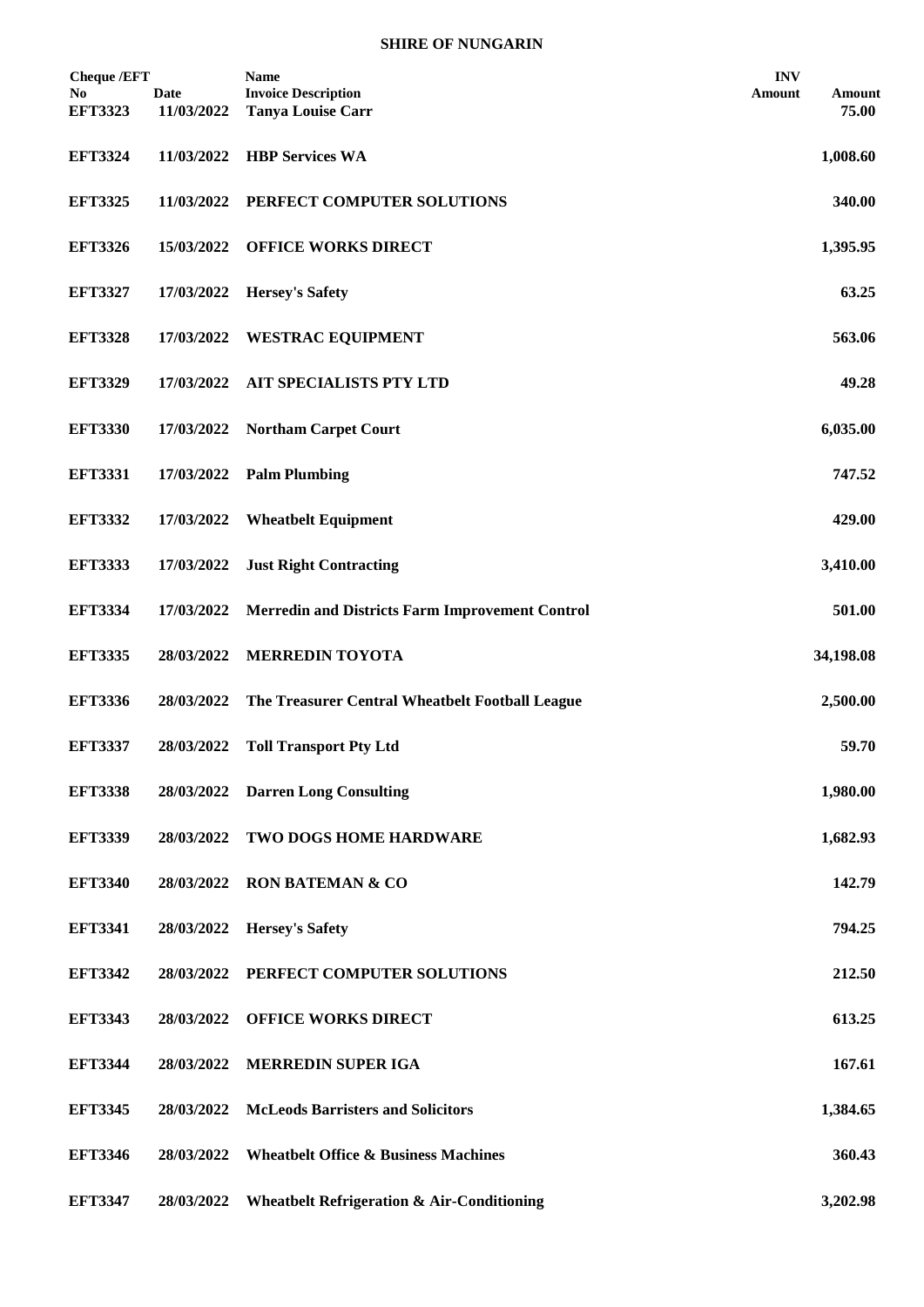| <b>Cheque /EFT</b><br>No. | Date       | <b>Name</b><br><b>Invoice Description</b>  | <b>INV</b><br>Amount | Amount    |
|---------------------------|------------|--------------------------------------------|----------------------|-----------|
| <b>EFT3348</b>            | 28/03/2022 | <b>Walker Electrical Contractors</b>       |                      | 2,383.15  |
| <b>EFT3349</b>            | 28/03/2022 | <b>Innaloo Quest</b>                       |                      | 1,026.19  |
| <b>EFT3350</b>            | 28/03/2022 | <b>Wheatbelt Uniforms Signs and Safety</b> |                      | 84.70     |
| <b>EFT3351</b>            | 28/03/2022 | <b>Just Right Contracting</b>              |                      | 7,178.55  |
| <b>EFT3352</b>            | 29/03/2022 | <b>Natalie Veal</b>                        |                      | 5,000.00  |
| <b>EFT3353</b>            | 31/03/2022 | <b>BOC GASES</b>                           |                      | 42.37     |
| <b>EFT3354</b>            | 31/03/2022 | <b>Toll Transport Pty Ltd</b>              |                      | 11.01     |
| <b>EFT3355</b>            | 31/03/2022 | TWO DOGS HOME HARDWARE                     |                      | 224.77    |
| <b>EFT3356</b>            | 31/03/2022 | <b>ROSS'S DIESEL SERVICE</b>               |                      | 102.03    |
| <b>EFT3357</b>            | 31/03/2022 | <b>WESTRAC EQUIPMENT</b>                   |                      | 216.11    |
| <b>EFT3358</b>            | 31/03/2022 | <b>SUNNY SIGN COMPANY</b>                  |                      | 3,177.90  |
| <b>EFT3359</b>            | 31/03/2022 | <b>SHIRE OF MT MARSHALL</b>                |                      | 2,288.55  |
| <b>EFT3361</b>            | 31/03/2022 | <b>Lorraine Seward</b>                     |                      | 92.00     |
| <b>EFT3362</b>            | 31/03/2022 | <b>Beacon Equipment</b>                    |                      | 124.00    |
| <b>EFT3363</b>            |            | 31/03/2022 Northam Carpet Court            |                      | 575.05    |
| <b>EFT3364</b>            | 31/03/2022 | <b>Palm Plumbing</b>                       |                      | 254.60    |
| <b>EFT3365</b>            | 31/03/2022 | <b>Office Of The Auditor General</b>       |                      | 41,250.00 |
| <b>EFT3366</b>            | 31/03/2022 | <b>Crystal Clear Aquatics</b>              |                      | 11,806.67 |
| <b>EFT3367</b>            | 31/03/2022 | <b>Crystal Pearce</b>                      |                      | 432.31    |
| <b>EFT3368</b>            | 31/03/2022 | MUKINBUDIN STEEL FABRICATION               |                      | 280.50    |
| <b>EFT3369</b>            |            | 31/03/2022 Les Cooke Instrument Co Pty Ltd |                      | 674.98    |
| <b>EFT3370</b>            | 31/03/2022 | <b>LANDGATE</b>                            |                      | 41.30     |
| <b>EFT3371</b>            | 31/03/2022 | <b>Nungarin Community Resource Centre</b>  |                      | 15.95     |
| 16898                     | 01/03/2022 | <b>SHIRE OF NUNGARIN</b>                   |                      | 530.80    |
|                           |            |                                            |                      |           |